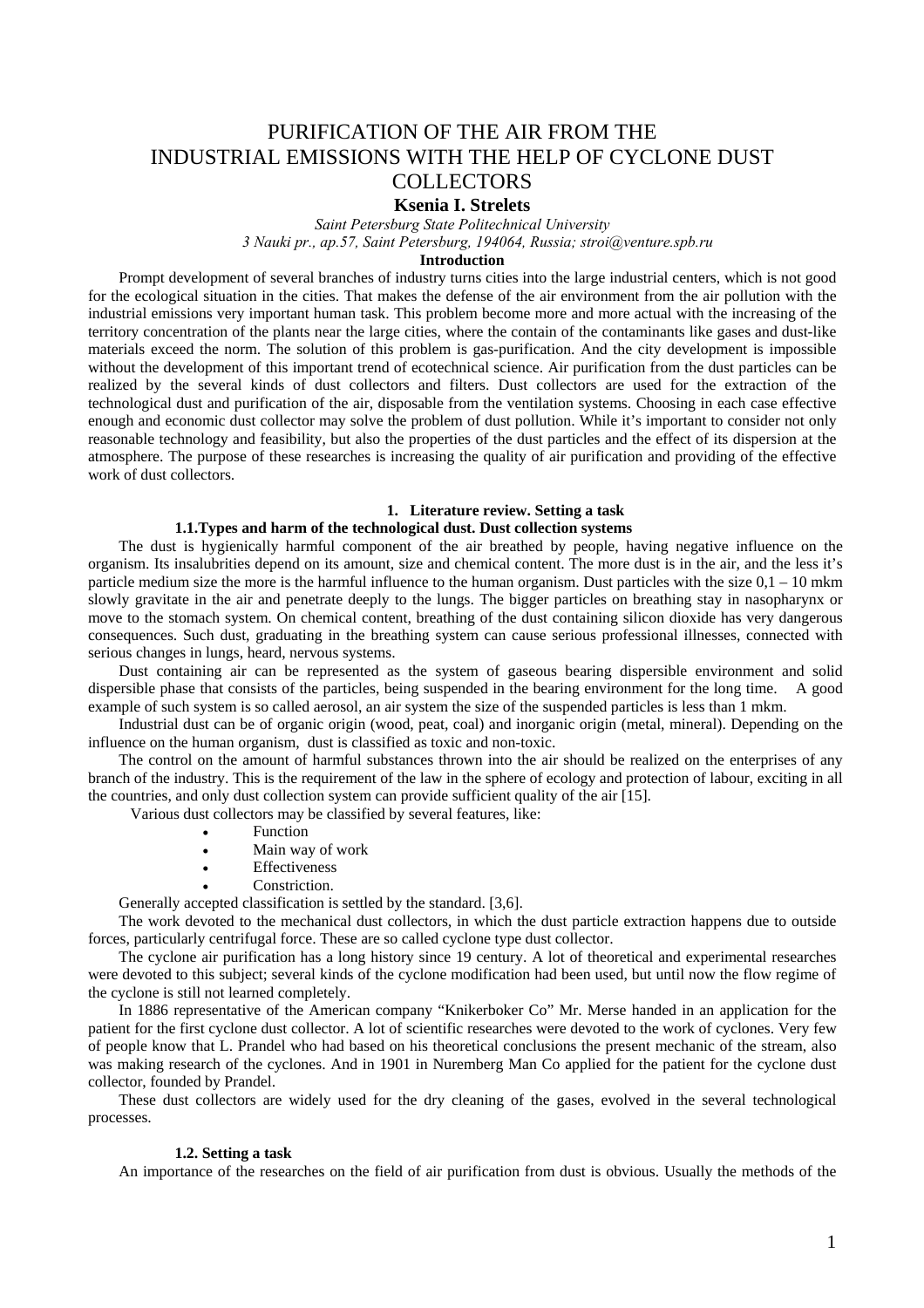estimation of dust collection effectiveness are based on theoretical and experimental researches. The experimental researches of cyclones give more reliable results, but such researches are expensive and give the data only regarding one particular construction of cyclone. Whereas the mathematics models of hydromechanical process in the cyclone dust collectors provides general results and recommendations. Analyzing materials regarding air purification with the cyclone dust collector, the author found out some imperfections of the existing methods of calculation and estimation of the effectiveness of dust collection. At the present time the computation of the effectiveness of flow cyclone dust collector with the spiral supply of air is made mostly by formulas received by approximation of the experimental data, without consideration of the hydraulic processes. Theoretical estimation which are usually made do not include estimation of the fractional precipitation effectiveness, only total effectiveness [1,16,18]. So there is no way to consider

the minimum size  $d_{\text{min}}$  of the collected particles. Consequently, the purposes of this work are:

- Creating mathematics models of the hydromechanical processes in cyclone dust collectors
- Creating methods of estimation of the dust collection effectiveness and experimental control of the method.

### **2. Theoretical researches**

## **2.1. Features of the particles moving in a rotating stream**

To solve the problem put by, it's necessary to work with the models of particles moving in the rotary stream, considering the generally accepted scheme of the movement of rotary blast and separation in the body of cyclone dust collector [1,9,11]. Powder-gas flowing with a high speed at a tangent move in the crown of cyclone is subjected to centrifuge separation. In this work a number of assumptions were accepted. It was important to consider all the physical-mechanical properties of the single particle.

The size of the radial displacement of one particle, moving in the cyclone or through the ring channel, can give an idea about an amount of collected particles.

At movement of a stream in a cyclone the mode of current of gas is turbulent. The mode of movement is characterized by Reynolds number [1,4]:

$$
\text{Re} = \frac{v_T D_{Ch}}{V}, \tag{2.1}
$$

Calculated on external parameters of a stream:

 $\nu$  - kinematical viscosity of the gas environment,

 $v_r$  - tangential speed of a gas stream,

 $D_{ch}$  - Diameter of the channel (exhaust pipe)

For the speeds of stream 3 -18 m/s (usual for cyclones) Reynolds number we got is  $Re \ge 10^5$ , at the same time  $Re \geq 10^4$  means mode of the advanced turbulence [4].

First behavior of the particle under the influence of all the forces was analyzed. (fig.2.3.)

Due to the fact that the density of the particle  $\rho_s$  is more than the density of air, the particle moving on the body of cyclone with the speed of the bearing stream, aspires to move rectilinearly and uniformly (fig.2.1, trajectory 1); at this time, deviates from the axle of cyclone (fig.2.1, trajectory 2). Resisting force can be calculated with the Stokes formula:

$$
F_c = 3\pi\mu \ v_R d \quad , \tag{2.2}
$$



Fig. 0.1. Trajectories of the movement of dust particles

There are

 $\mu$  - dynamic viscosity of the gas environment,

- $V_R$  radial speed of the particle,
- *d* diameter of the particle.

As a result, the particle moves with the curved trajectory (fig.2.1, trajectory 2 and 3). It's obvious, that the less is the mass and the more viscosity of gas (so the inertia), the trajectory will be more like a circle (fig.2.1, trajectory 3).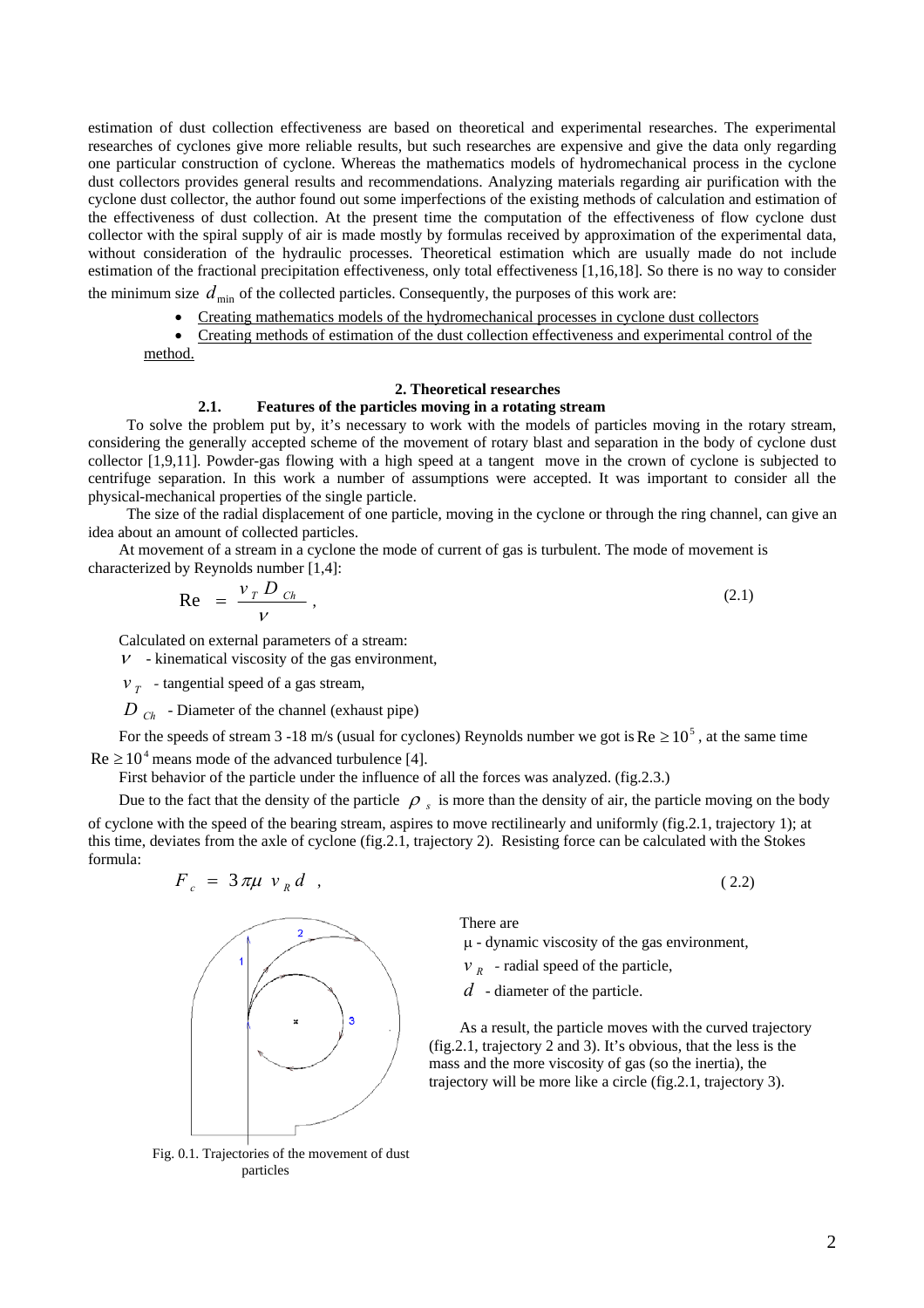Force of the centripetal acceleration is:

$$
F_c = \frac{\pi}{6 \cdot R_p} v_T^2 \rho d^3 , \qquad (2.3)
$$

There are,  $\rho$  - density of the particle,

 $v_r$  – tangential speed of the particle,

- radius of curvature of the trajectory of the particle. *R <sup>p</sup>*

As the resisting force is the only source of the centripetal acceleration, we can equate force and receive the radial speed of the particle:

$$
v_R = \frac{v_T^2}{18 \cdot R_q} \rho_s \frac{d^2}{\mu}.
$$
\n
$$
(2.4)
$$

For all the calculation the Stokes formula may be used, as Reynolds number for the particles:

$$
\text{Re} \quad p = \frac{v_R d}{V}, \tag{2.5}
$$

received for the particles of maximum size (diameter 100 mkm) is  $Re = 13$ . So for the practical tasks the formula can be use, as the deviation is less than 20% [4]. (fig.2.2)



Fig. 2.2. Dependence of the coefficient of resistance of the sphere in the Reynolds number, and influence terms of the experiment into  $c_x$  near the critical Reynolds number.

To receive the radial displacement of one particle, its important to certain that the relaxation time, during which the particle get the speed of the bearing stream is much less than the time, which will take particle to move to the wall of cyclone under the force of a centripetal acceleration:

$$
t_{rel} \ll T \tag{2.6}
$$

And such verification was made for the particle of the maximum size, so that the condition 2.6. was confirmed. Considering all the conditions and calculations the formula for the radial displacement of one particle was received:

$$
\Delta = \frac{v_r^2}{18 \cdot R_p} \rho \frac{d^2}{\mu} \frac{\pi R_p}{v_r} = \frac{\pi \rho}{18 \mu} v_r d^2.
$$
 (2.7)

#### **2.2 Effectiveness of the cross-current cyclones with the tangential air supply.**

Our task is to receive the effectiveness of the dust collection for the cyclone with the tangential air supply. We work with the model divided into the concentric channels. Such curvilian motion in the channel represents the general case of the rotation of stream or whirlwind. [2,5] Separation efficiency for dust collectors is percentage of the dust concentration before  $C_{\text{hef}}$  and after  $C_{\text{aft}}$  dust collector:

$$
\varepsilon = \frac{C_{\text{bef}} - C_{\text{afi}}}{C_{\text{bef}}} \cdot 100\% \tag{2.8}
$$

As it was mentioned before, particles reached the eternal wall of the cyclones are considered as collected. The particle situated at the internal wall, has to overhead the distance  $R_2 - R_1$  to be collected (fig.2.3)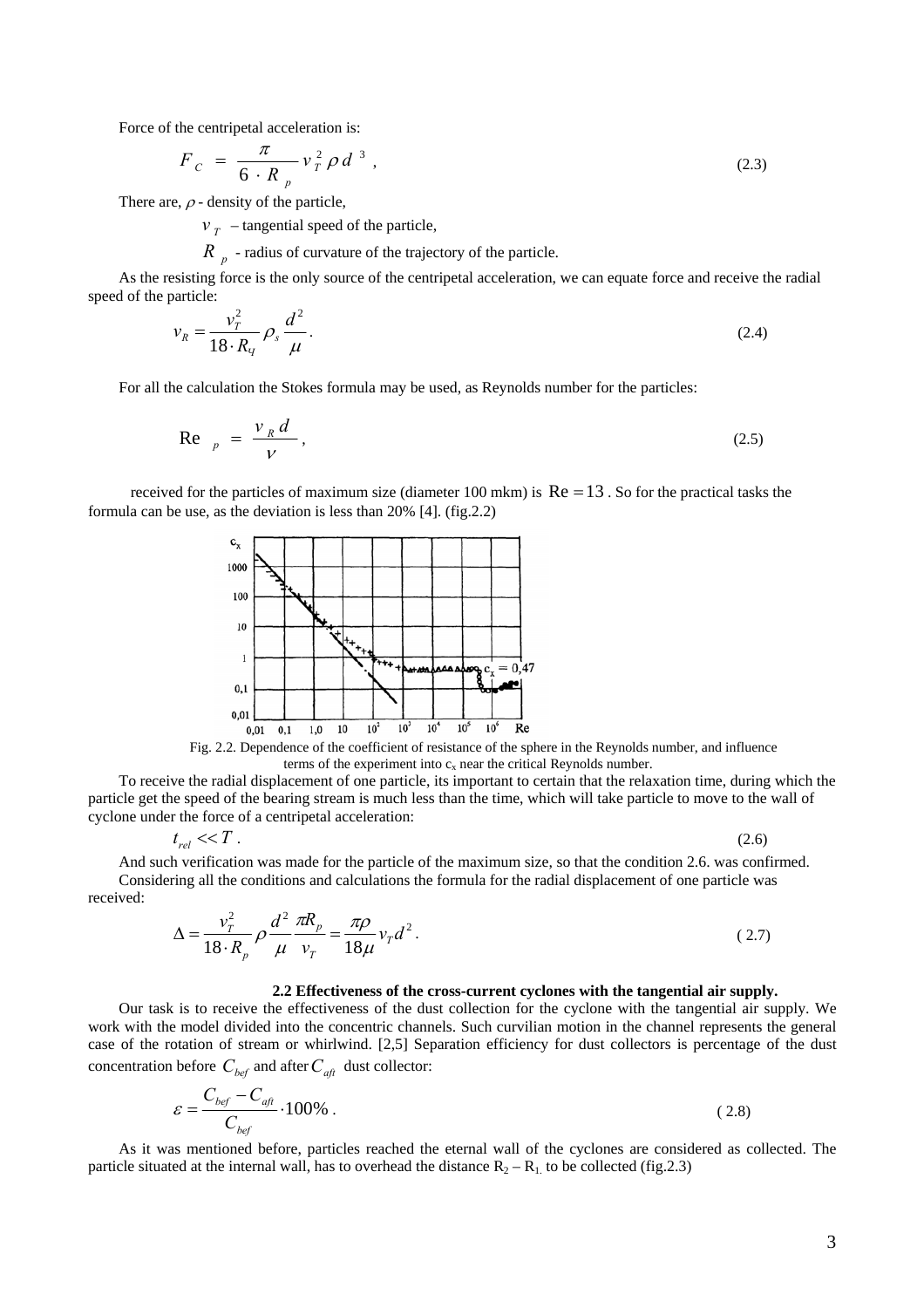

Fig.2.3. Movement on the single particle in the gas stream flowing in the concentric channel

As, according to accepted assumptions, particles are distributed uniformly over the section, percentage of the particles, which had reached the external wall of the cyclone, to the general amount of the particles is:

$$
\varepsilon = \frac{\Delta}{R_2 - R_1} \cdot 100\% \tag{2.9}
$$

Taking ∆ from 2.18:

$$
\varepsilon = \frac{\pi \rho v_{T} d^{2}}{18\mu (R_{2} - R_{1})} 100\% .
$$
\n(2.10)

This formula provides the calculation of the fraction separation efficiency. The fraction separation effectiveness for the several beginnings speed of the gas is shown on the graph (fig.2.4.)



Fig. 2.4. Fraction effectiveness of the dust-collections in the curvilinear channel depending on the Reynolds number for the gas stream. (The calculations were made for the channel of unit width; density of the particles  $\rho = 2000kg/m^3$  ; - kinematics viscosity of the gas environment  $\mu = 22.2 \cdot 10^{-6} Nw \cdot \text{sec}^2/m^2$  .)

Using formula 2.10, we can estimate fraction effectiveness of cyclone, depending on the parameters of gas environment. Or this method of the effectiveness estimation can be used consideration the technical parameters of the cyclones. As an example was taken the particular cyclone type dust collector, inertial filter-separator [13,14]. (This construction is the invention of the professor of SPbGPU Tananaev A.V.). The profile of it is shown on the figure 2.5.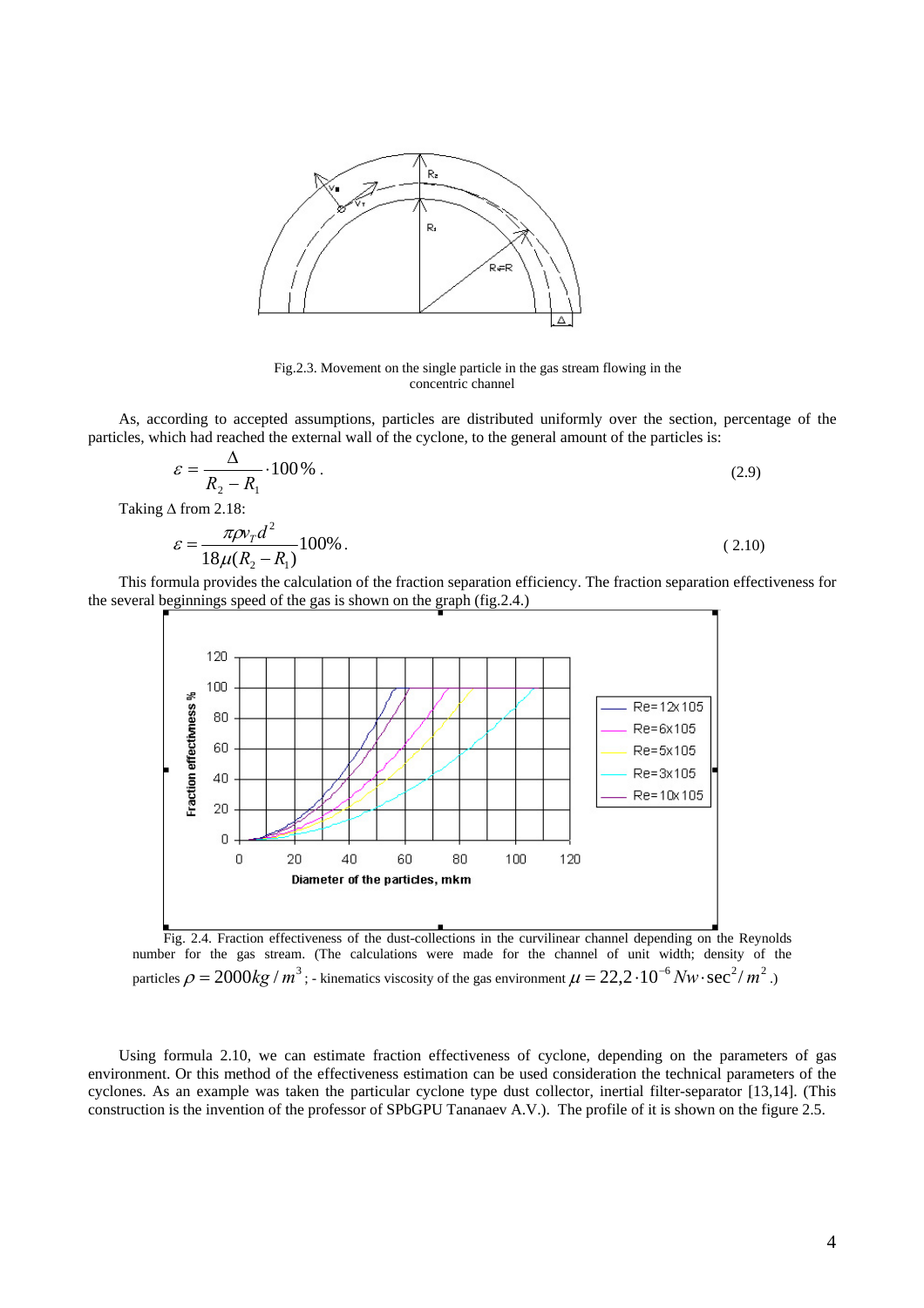

Fig.2.5. The Scheme of the repeated separation.

The fraction separation effectiveness was estimated depending on the size of the dust extraction slits, which the separator is equipped with. (fig 2.6.)



Fig. 2.6. Fraction effectiveness of the dust-collections in the curvilinear channel depending on the size of the dust extraction slits. (The calculations were made for the channel of unit width)

The note: calculation was made for the channel of individual width; density of the particles  $\rho = 2000kg/m^3$ ; kinematics viscosity of the gas environment  $\mu = 22.2 \cdot 10^{-6} Nw \cdot \sec^2/m^2$ .

#### **2.3. Effectiveness of the direct-flow cyclones with the spiral supply of air.**

After the subsequent calculation method of estimation of the fraction separation effectiveness for the for directflow cyclone dust collector with the spiral supply of air. The mathematic model, used for our calculation is showed on the figure 2.7.



Fig.2.7. The scheme of the movement of the single particle in the direct-flow cyclone.

After the transformation mathematical model into the rated model (fig.2.8.), the formula for estimation of the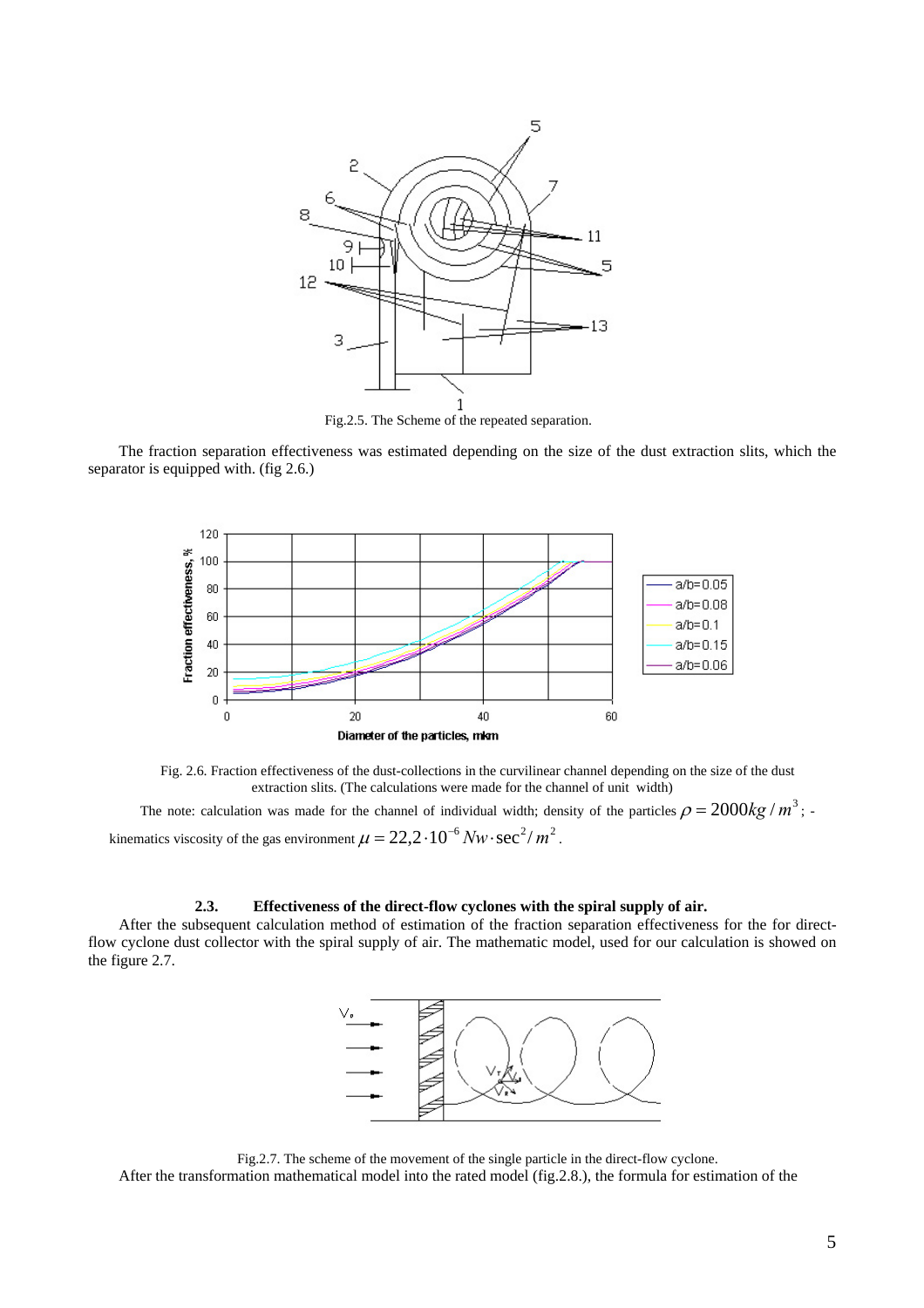fraction effectiveness was received:



Fig. 2.8. Rated model

Using it a number of graphs showing the fraction effectiveness of the direct-flow cyclone, depending on the parameters of gas environment and technical characteristic of cyclone (appendix 1) The advantage of such method is possibility to change characteristics of dust collector at the design stage, depending on the required parameters of the air-purification, and application conditions.

### **3. Experimental researches**

Reliability of received method was confirmed by the experiment. As an experimental sample was used direct-flow cyclone dust collector with the spiral supply of air. The scheme and the picture of the test bench is shown on the figure (appendix 2). The measurements of hydraulic resistance, entry and final concentrations were made at the test bench.

For the determination of fraction separation effectiveness samples of the dust received after the experiment were taking for the laboratory research.

At the laboratory of Politechnical University measurements of the granulometric composition of the dust particles were made. Granulometric composition was determined using areometric method in accordance with the standard (GOST 12536-79) [8]. Using formula 2.8. fraction and general effectiveness were calculated. Effectiveness received by the experiment was compared with the effectiveness received by using created theoretical method. Maximum deviation do not exceed 20 %, which confirms the fact of relevancy of the created method. (fig.3.1.)



Fig. 3.1. Comparison of the effectiveness of separation received theoretically – 1, and experimentally –

2 The general effectiveness of the experimental sample is 90,4%, while the general effectiveness of the cyclones required by the standard [7] is 80%. So this construction and technological development provides the requirements at the standard and may be applied in industry.

#### **Conclusions**

On the subject of city-development air-purification has very important health, ecological and economical meaning.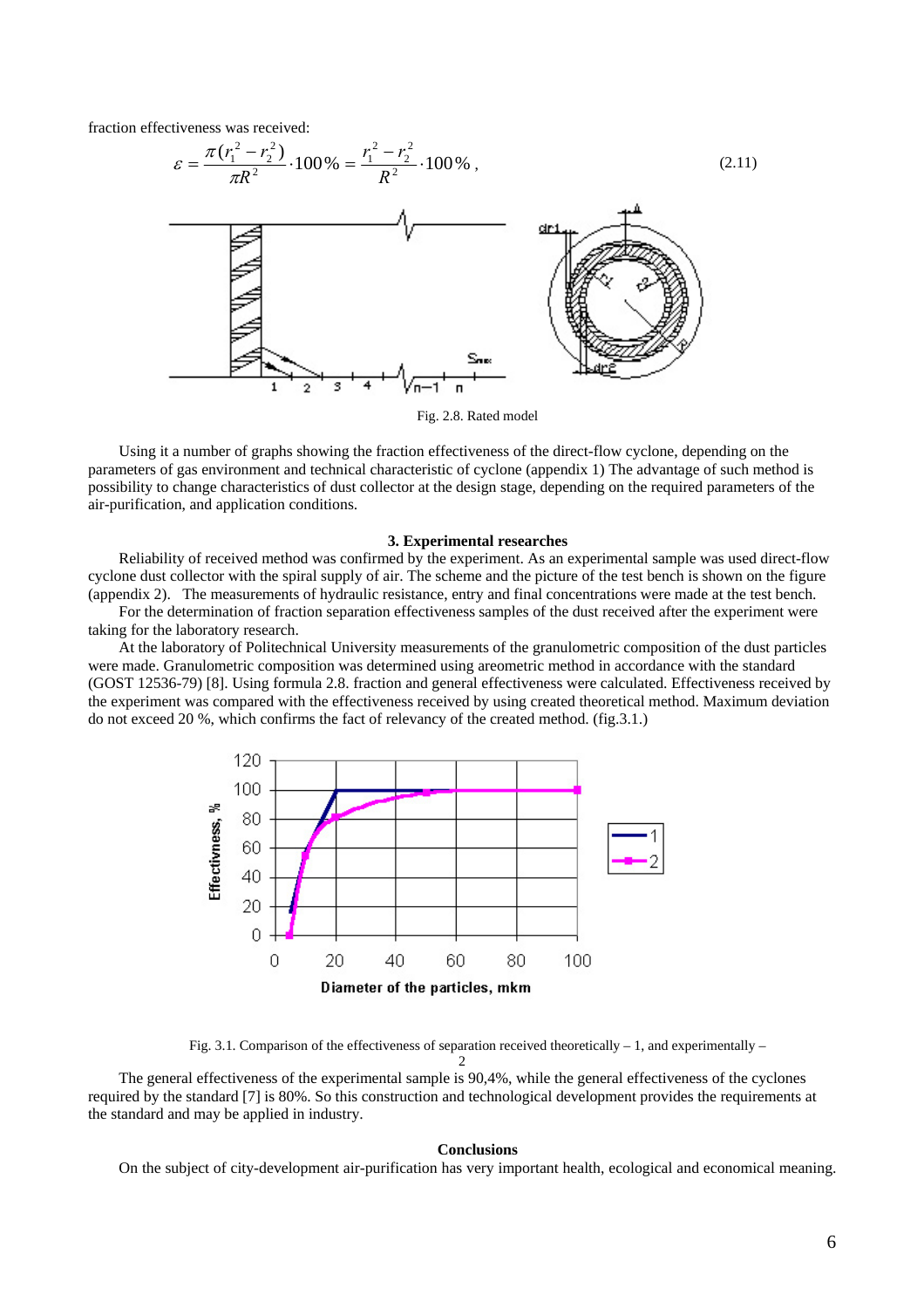Pollutant emissions to the atmosphere can cause negative consequences for the industrial cities and vicinities. Effective air-purification can also solve ecological and economical problem, as the closed air cycle and recycling in plants. Which will help to improve health and ecological situation and provide considerable saving of the energetic resources.

Requirements to the quality of environment and clean air are constantly increasing. That's why the introducing of new technologies and development of perfected equipment of dust collector is the question of great importance.

The result of this researches are aim at the increasing of effectives and improvement of the qualities of dust collection equipment.

Methods of the effectiveness estimation, which were developed in this work, can be used for the assessment of advisability of the applying cyclone in industry, and also for the showing up the technological field of its best application. The programs of fraction effectiveness calculation let us increasing of precision of estimate, so it's possible to increase the effectiveness of the dust particles separation in practice.

Literature review made by author showed the actuality and urgency of hydraulic researches on the field of airpurification and necessity of creating method of estimation of the dust collection effectiveness.

The research was made using suggested by the author mathematic model of the particle moving on the rotary stream.

Methods of the estimation of fraction effectiveness of dust separation for several models of cyclone were proposed. And experimental confirmation was made.

Created method was used to development of the model of direct-flow cyclone dust –collector, its construction. The model was tested and supply in industry.

### **References**

1. Belosov V.V. Theoretical base of air-purification. Moscow. Metalurgia, 1988.

2. Burov A.I. Hydraulic of stratified curvilinear currents in feed-back apparatus. Application for Doctor of science degree. Odessa. 1991.

3. Hygienic requirements to the climate of the industrial and manufacturing facilities. Sanitary codes and regulations. Moscow. Informational publishing Center of the Ministry of Health of RF. 1997.

- 4. Girgidov A.D. Mechanic of liquid and gas. Saint-Petersburg. SPbGPU.2002.
- 5. Girgidov A.D. Turbulent diffusion with the terminal velocity. Saint-Petersburg. SPbGPU. 1996.
- 6. GOST (state standard and regulations) 4.125-84. Equipment for gas purification and dust collection.
- 7. GOST12.2.043-80. Equipment for dust collection. Classification.
- 8. GOST R 51708-2001. Centrifugal duct collectors. Methods of tests.
- 9. Idelchik I.E. Hydraulic resistance reference book. Moscow. 1975.

10. Krivosheev R.V. Theoretical bases of samples preparation for the mass-spectrometric systems of the gas analyzing. [\[http://explorer.newmail.ru/arhiv/06\\_2000/krivosheev2\\_0600.html\]](http://explorer.newmail.ru/arhiv/06_2000/krivosheev2_0600.html)

11. General information about filters [\[www.sovplym.com\]](http://www.sovplym.com/)

12. Ospishev S.N., Strelets K.I. Air purification at the systems of ventilation. Materials of the 3-d international scientific practical conference "Economy, ecology and society of Russia in the 21 century". Saint-Petersburg. SPbGPU.2002.

13. Patient RF 2080939 From 26.01.1995 Inertial filter-separator. Tananaev A.V.

14. Strelets K.I., Kovalev A.A., Vatin N.I. Gas cleaning from the solid admixtures with the inertial filter-separator. XXX Week of Science SpbGPU. Science Conference of the Institutes. Saint-Petersburg. SpbGPU.

15. Rodionov A.I.. Klushin V.N. Environment protection technologies. Moscow. 1989.

16. Uzhov V.N., Myagkov B.I.. Reshidov I.K. Purification of the industrial gases from dust. Moscow. Chemistry. 1981.

17. Fedorov B.S., Chekalov L.V. and other. Ecothechnic. Ecological consortium "Rosgazoochistka" [\[http://kondore.newmail.ru/Kniga](http://kondore.newmail.ru/Kniga/Glav/v1.html) 20.05.2002].

18. Shtokman E.A. Air Purification. Moscow. ACB publishers. 1998.